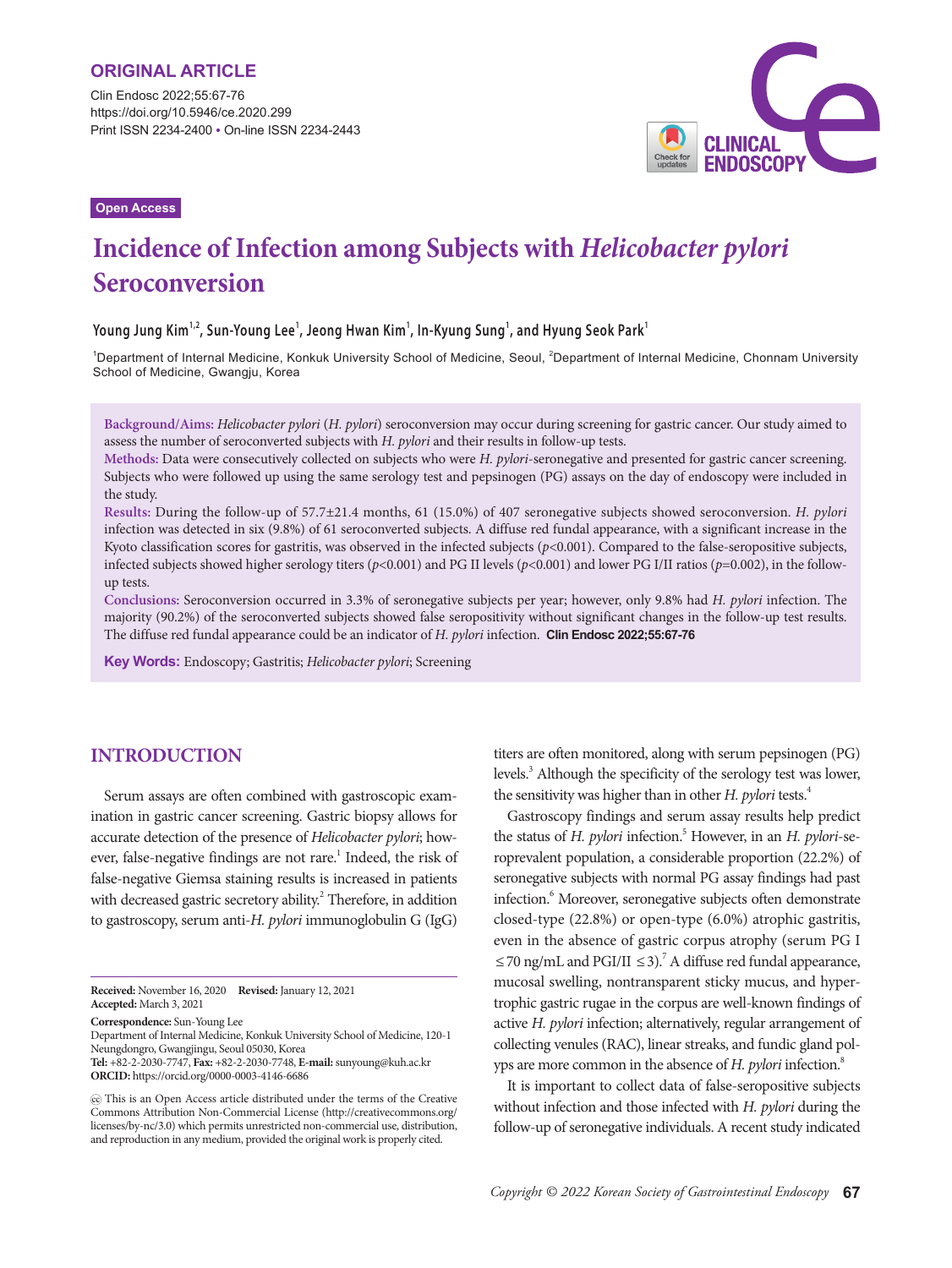that the annual seroconversion rate was 2.79%, and that living with an *H. pylori*-infected individual was a risk factor for seroconversion in Koreans.<sup>9</sup> It is important to accurately identify *H. pylori* infection among seroconverted subjects; however, data during screening for gastric cancer are limited in Korea. In this study, we aimed to accurately determine the number of subjects accurately diagnosed with *H. pylori* after seroconversion in follow-up tests. Furthermore, we aimed to identify the differences between *H. pylori*-infected subjects and those with false-seropositive results.

# **SUBJECTS AND METHODS**

## **Selection of study subjects**

After our previous study, we followed-up a consecutive series of Koreans subjects until 2019 who were *H. pylori*-seronegative and underwent screening for gastric cancer at our center between 2010 and 2014.<sup>10</sup> Among the subjects registered at ClinicalTrials.gov (NCT01824953), only those who were followed up using the same *H. pylori* serologic test for ≥24 months were analyzed in this study. Subjects with a recent history of *H. pylori* eradication within the past two years, renal failure, or a history of gastrectomy were excluded from the study.

This study was performed at our center in accordance with the Helsinki Declaration after Institutional Review Board approval (KUH1010626). Informed consent was obtained from the subjects before performing gastric cancer screening tests using GIF-H260, GIF-H290 (Olympus, Tokyo, Japan), or EG-2990i (Pentax, Tokyo, Japan) endoscopes; serum PG assay (HBi Co., Anyang, Korea); and serum anti-*H. pylori* IgG Chorus assay (DIESSE Diagnostica Senese, Siena, Italy). All digital data were collected using ethical methods.

# **Assessment for endoscopy and gastric biopsy findings**

Based on the Kyoto classification scoring system for gastritis, the presence and degree of chronic atrophic gastritis (A), metaplastic gastritis (IM), hypertrophic gastric rugae (H), nodular gastritis (N), and diffuse red (DR) fundal appearance were scored from 0 to  $8<sup>11</sup>$  Briefly, chronic atrophic gastritis was scored as A0 (none or closed-type 1), A1 (closed-type 2 or 3), and A2 (open-type). Metaplastic gastritis was scored as IM0 (none), IM1 (limited), or IM2 (extensive). Hypertrophic rugae were scored as H0 (absent) and H1 (present). Nodular gastritis was scored as N0 (absent) or N1 (present). The diffuse red fundal appearance was scored as DR0 (none), DR1 (mild), and DR2 (severe).

Endoscopic biopsies were performed on lesions with abnormal shapes or discoloration. Gastric biopsy specimens were subjected to hematoxylin and eosin staining, as well as Giemsa staining. *H. pylori*-related gastric biopsy findings have been reported as previously described.<sup>12</sup> *H. pylori* infection was confirmed based on positive Giemsa staining.

## **Determining** *H. pylori* **infection status**

Infection status was classified as *H. pylori*-naïve, past, or current. Past infection was defined as either a history of eradication, *H. pylori*-related changes on gastroscopy, or gastric biopsy findings. In order to exclude subjects with spontaneous regression or unintended eradication, classification of *H. pylori*-naïve stomachs was based on the following criteria: (1) no previous diagnosis of *H. pylori* infection, (2) negative findings on invasive and noninvasive *H. pylori* tests, (3) absence of gastric corpus atrophy (serum PG I  $\leq$  70 ng/mL and PG I/II ratio≤3), (4) absence of gastric atrophy, intestinal metaplasia, neutrophil, or *H. pylori* in the biopsied specimen (only a mild degree of mononuclear cell infiltration was permitted), and (5) regular arrangement of collecting venules on gastroscopy without evidence of past infection (either the presence of metaplastic gastritis, gastric xanthoma, or advanced atrophic gastritis  $\geq$  closed-type 2).<sup>13</sup>

## **Interpretation of** *H. pylori* **serologic test**

Seropositivity was diagnosed when anti-*H. pylori* IgG level was  $\geq$  12.0 AU/mL, with 100% sensitivity and 75% specificity based on our previous study.<sup>14</sup> Seroconversion was considered when a seronegative subject showed seropositive test findings in the follow-up tests. The subjects were finally classified into subjects without seroconversion (persistent seronegative group) and subjects with seroconversion (seropositive group).

## **Primary outcome measurement**

Accurate detection of *H. pylori* infection was considered the primary endpoint of this study. Current infection was diagnosed based on a positive Giemsa staining finding. Seronegative subjects with positive Giemsa staining findings were excluded, since non-*H. pylori Helicobacter* or *Campylobacter* may show false-positive Giemsa staining findings.<sup>15</sup> In these cases, follow-up *H. pylori* tests (i.e., <sup>13</sup>C-urea breath test [UBT] with the aid of the POCone® [Otsuka Electronics Co., Ltd., Osaka, Japan]) were performed for confirmation to verify new infection in *H. pylori*-naïve subjects and to identify reinfection in subjects with past infection. Recrudescence was not considered in this study since all subjects with a history of successful eradication showed seronegative results for  $\geq$  24 months after eradication of the remote *H. pylori* infection.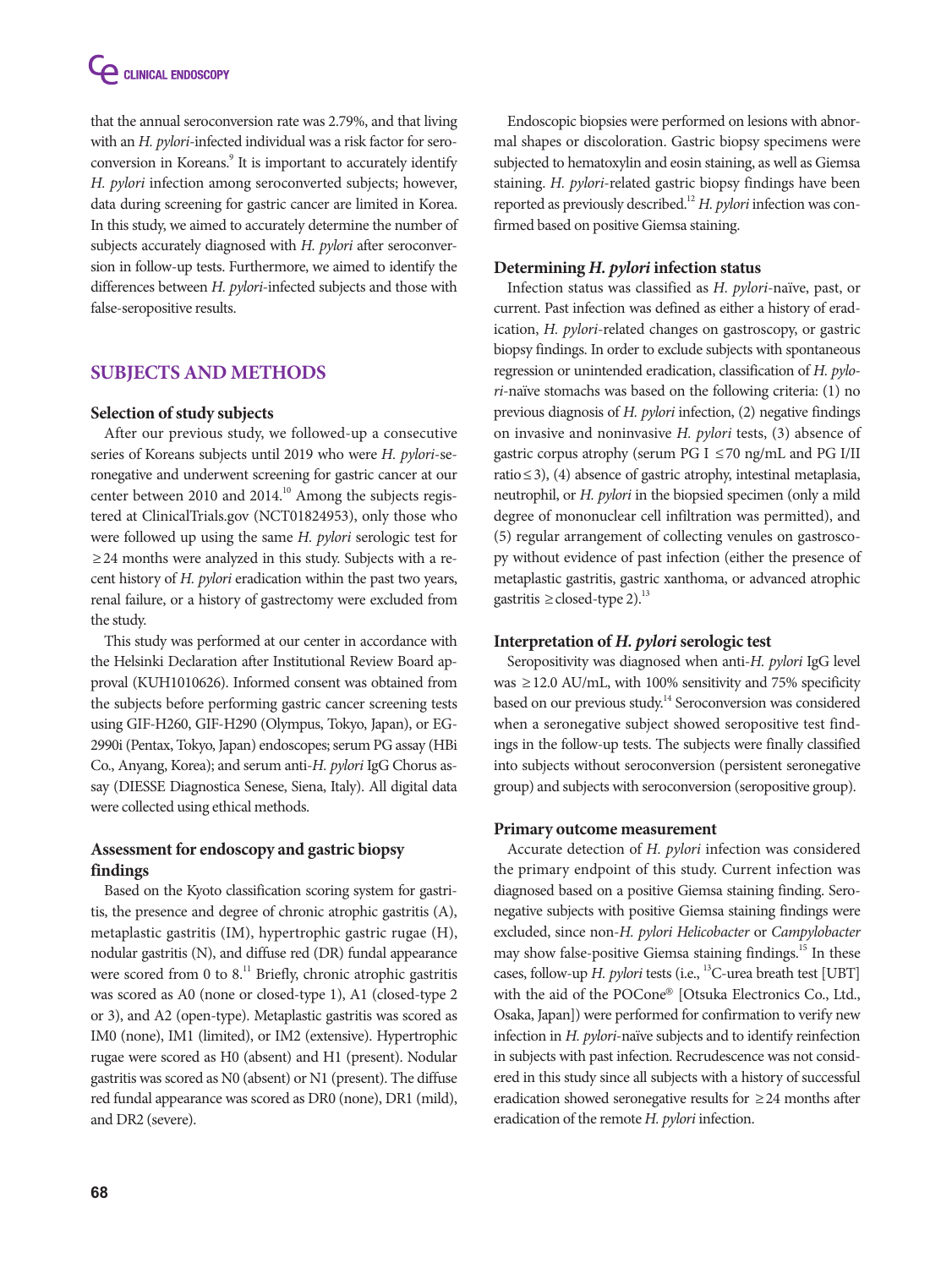#### **Secondary outcome measurement**

Seroconversion in follow-up tests was considered as the secondary endpoint. Seroconverted subjects without evidence of ongoing *H. pylori* infection were regarded as having false-positive test findings. The absence of infection after seroconversion was confirmed either by a negative 13C-UBT result or by spontaneous seroreversion of *H. pylori* with persistent RAC in follow-up tests.

#### **Statistical analysis**

Differences between the two groups were analyzed using the *Student's t*-test for continuous variables and the *chi-square* test for categorical variables. Continuous variables with symmetrical distribution are presented as mean±standard deviation, and categorical variables are presented as the number of subjects with proportion (%). For continuous variables with asymmetrical distribution, data were presented as medians with ranges using the Kruskal-Wallis test. The Fisher's exact test was used for categorical variables with an asymmetrical distribution. Differences between the initial and follow-up tests were analyzed using the Wilcoxon signed-rank test. All statistical analyses were performed using PASW statistics (version 24.0; SPSS Inc., Chicago, IL, USA). Statistical significance was set at  $p < 0.05$ .

## **RESULTS**

## **Characteristics of the included** *H. pylori***seronegative subjects**

A total of 407 seronegative subjects underwent follow-up tests using the same serum anti-*H. pylori* IgG Chorus assay. Baseline characteristics and test findings are summarized in Table 1.

#### **Incidence of seroconversion**

During the mean follow-up of  $57.7 \pm 21.4$  months, 61 (15.0%) of 407 seronegative subjects showed seroconversion (Fig. 1). The annual seroconversion rate was 3.3%. The seroconverted subjects had a longer follow-up period  $(68.6 \pm 23.8)$ months *vs.*  $55.8 \pm 20.4$  months,  $p < 0.001$ ) and a higher initial serology titer than those without seroconversion  $(6.7 \pm 1.6 \text{ AU})$ mL *vs.* 5.7±1.3 AU/mL, *p*<0.001).

## **Seropositive subjects with** *H. pylori* **infection in the follow-up tests**

*H. pylori* infection was detected in six (9.8%) of 61 seroconverted subjects. Therefore, *H. pylori* infection was observed in 2.0% (0.42% per year) of seronegative subjects during screening for gastric cancer. The initial and follow-up test results of the six infected subjects are summarized in Table 2.

Changes in endoscopic findings were observed in an *H. pylori*-naïve subject with new infection (Fig. 2), as well as in subjects with reinfection in whom eradication therapy was previously performed (Fig. 3), and in a subject with unintended eradication (Fig. 4). Compared to the initial endoscopic findings, all infected subjects demonstrated diffuse red fundal appearance. The total Kyoto classification scores  $(p < 0.001)$ and diffuse red fundal appearance scores (*p*<0.001) increased significantly.

#### **False-seropositive subjects in the follow-up tests**

Compared to the initial serologic titers, follow-up serologic titers showed a significant increase from 6.4 AU/mL to 22.0 AU/mL ( $p$ <0.001). However, there were no significant changes in the serum PG assay findings (Table 3). A small increase was observed in the Kyoto classification scores for gastritis (from 0.13 to 0.30,  $p = 0.006$ ) and metaplastic gastritis scores (from 0.11 to 0.27,  $p=0.006$ ); however, none of these false-seropositive subjects exhibited a positive *H. pylori* test result in follow-up tests. <sup>13</sup>C-UBT was performed in nine subjects, and it was negative in this group of subjects. Furthermore, 52 of 55 false-seropositive subjects showed persistent RAC on follow-up endoscopy. Spontaneous seroreversion of *H. pylori* was observed in 31 subjects who underwent the same serological follow-up procedure during screening for gastric cancer.

#### **Difference between the follow-up test findings in the infected and false-seropositive subjects**

The median serologic titer increased from 6.5 AU/mL to 132.7 AU/mL in the seropositive subjects with *H. pylori* infection  $(p=0.021)$ . Hence, the serology titer was significantly higher among the infected subjects than the false-seropositive subjects (132.7 AU/mL *vs.* 22.0 AU/mL, *p*<0.001) at the time of seroconversion (Table 3). Moreover, serum PG II levels were higher in the infected group than in the false-seropositive group (22.8±10.5 ng/ml *vs.* 10.4±5.3 ng/ml, *p*<0.001), and serum PG I/II ratios were lower in the infected group than in the false-seropositive group  $(3.7 \pm 1.1 \text{ vs. } 6.2 \pm 1.6, p = 0.002)$ .

In the follow-up endoscopies, the infected subjects showed a significant increase in the Kyoto classification scores (2.75 *vs.* 0.30, *p*<0.001), chronic atrophic gastritis scores (0.60 *vs.* 0.04, *p*<0.001), metaplastic gastritis scores (1.00 *vs.* 0.27, *p*<0.001), and diffuse red fundal appearance scores (1.33 *vs.* 0, *p*<0.001) (Table 3). All infected subjects had diffuse red fundal appearance; meanwhile, this finding was not observed in any of the false-seropositive subjects  $(p < 0.001)$ .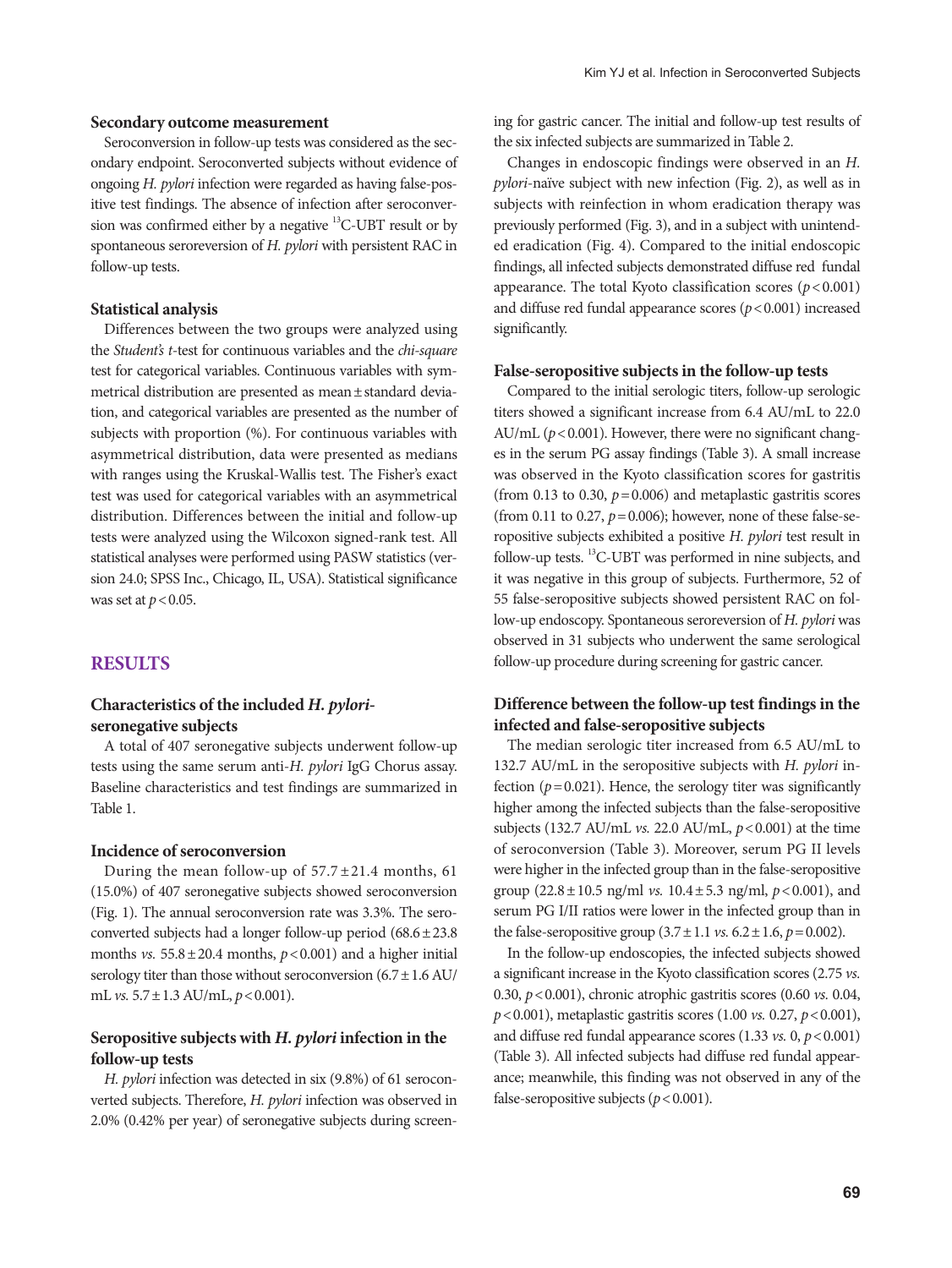# **C** CLINICAL ENDOSCOPY

Table 1. Baseline Characteristics and Test Findings of the 407 Helicobacter pylori-Seronegative Subjects

|                                         |                           | Follow-up serology test findings           |                                        |                 |  |  |  |
|-----------------------------------------|---------------------------|--------------------------------------------|----------------------------------------|-----------------|--|--|--|
| <b>Variables</b>                        | All subjects<br>$(n=407)$ | <b>Without seroconversion</b><br>$(n=346)$ | <b>With seroconversion</b><br>$(n=61)$ | <i>p</i> -value |  |  |  |
| Age (years)                             | $50.9 \pm 10.0$           | $50.7 \pm 10.0$                            | $52.2 \pm 9.8$                         | 0.279           |  |  |  |
| Sex (male)                              | 253 (62.1%)               | 211 (61.0%)                                | 42 (68.9%)                             | 0.243           |  |  |  |
| Body mass index (kg/m <sup>2</sup> )    | $24.3 \pm 3.1$            | $24.3 + 3.2$                               | $24.8 \pm 2.9$                         | 0.255           |  |  |  |
| Past H. pylori infection                | 155 (38.1%)               | 127 (36.7%)                                | 28 (45.9%)                             | 0.173           |  |  |  |
| H. pylori eradication history           | 127 (31.2%)               | 102 (29.5%)                                | 25 (41.0%)                             | 0.074           |  |  |  |
| Unintended eradication <sup>a</sup>     | 28 (6.9%)                 | $25(7.2\%)$                                | $3(4.9\%)$                             | 0.783           |  |  |  |
| Comorbidities                           |                           |                                            |                                        |                 |  |  |  |
| Diabetes mellitus                       | 50 (12.3%)                | 41 (11.8%)                                 | $9(14.8\%)$                            | 0.542           |  |  |  |
| Hypertension                            | 113 (27.8%)               | 93 (26.9%)                                 | 20 (32.8%)                             | 0.342           |  |  |  |
| Coronary heart disease                  | $25(6.1\%)$               | $18(5.2\%)$                                | 7(11.5%)                               | 0.078           |  |  |  |
| Recent drug intake                      |                           |                                            |                                        |                 |  |  |  |
| Nonsteroidal anti-inflammatory drug     | $32(7.9\%)$               | 26(7.5%)                                   | $6(9.8\%)$                             | 0.604           |  |  |  |
| Antithrombotic agents including aspirin | 49 (12.0%)                | 42 (12.1%)                                 | 7(11.5%)                               | 0.883           |  |  |  |
| Acid suppressants                       | $5(1.2\%)$                | $4(1.2\%)$                                 | $1(1.6\%)$                             | 0.558           |  |  |  |
| Initial test findings                   |                           |                                            |                                        |                 |  |  |  |
| Serum anti-H. pylori IgG (AU/mL)        | $5.9 \pm 1.4$             | $5.7 \pm 1.3$                              | $6.7 \pm 1.6$                          | < 0.001         |  |  |  |
| Serum pepsinogen I (ng/ml)              | $52.6 \pm 21.7$           | $51.8 \pm 20.1$                            | $56.9 \pm 28.8$                        | 0.092           |  |  |  |
| Serum pepsinogen II (ng/ml)             | $9.8 + 4.3$               | $9.5 + 4.0$                                | $10.4 \pm 5.4$                         | 0.139           |  |  |  |
| Serum pepsinogen I/II ratio             | $5.6 \pm 1.4$             | $5.6 \pm 1.4$                              | $5.7 \pm 1.5$                          | 0.934           |  |  |  |
| Total follow-up period (months)         | 57.7±21.4                 | 55.8±20.4                                  | $68.6 \pm 23.8$                        | < 0.001         |  |  |  |
| Follow-up test findings                 |                           |                                            |                                        |                 |  |  |  |
| Serum anti-H. pylori IgG (AU/mL)        | $6.1(5-200)$              | $5.6(5-11.9)$                              | $22.7(12.1-200)$                       | < 0.001         |  |  |  |
| Serum pepsinogen I (ng/ml)              | $55.7 \pm 25.1$           | $54.5 \pm 23.1$                            | $62.5 \pm 31.5$                        | 0.022           |  |  |  |
| Serum pepsinogen II (ng/ml)             | $8.4(3-36.6)$             | $8.3(3-36.6)$                              | $9.6(3.8-35.6)$                        | 0.001           |  |  |  |
| Serum pepsinogen I/II ratio             | $6.3 \pm 2.0$             | $6.4{\pm}2.1$                              | $6.0 \pm 1.7$                          | 0.197           |  |  |  |

*H. pylori*, *Helicobacter pylori*; IgG, immunoglobulin G.

Continuous variables are presented as mean±standard deviation using the *t-*test, and categorical variables are presented as number of the subjects with proportion (%) using the *Chi-square* test. For continuous variables with asymmetrical distribution, data are presented as median with ranges using the *Kruskal-wallis* test. For categorical variables with asymmetrical distribution, *Fisher's exact* test was used. a Unintended eradication or spontaneous regression of *H. pylori* was considered when intestinal metaplasia, advanced atrophic gastritis, or gastric xanthoma was observed in subjects without eradication history.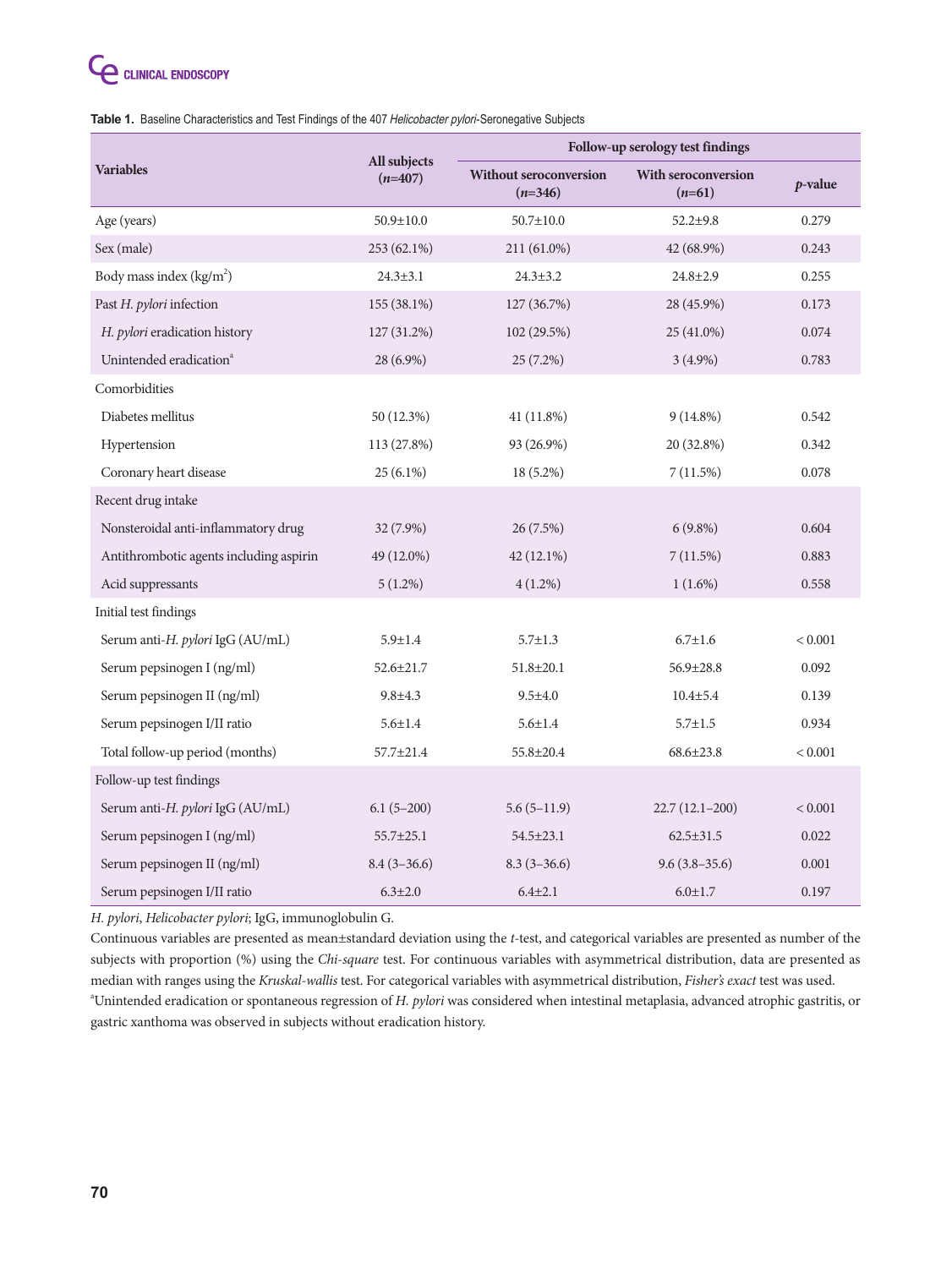

Fig. 1. Flowchart of this study. A total of 407 consecutive Helicobacter pylori (H. pylori)-seronegative subjects were included in our study. During the mean follow-up period of 57.7±21.4 months, 61 subjects showed seroconversion; meanwhile, seronegative results persisted in 346 subjects. H. pylori infection was observed in six (9.8%) of 61 seroconverted subjects.

|  |  |  | Table 2. Initial and Follow-Up Test Findings of the Six Seroconverted Subjects with Helicobacter pylori Infection |  |
|--|--|--|-------------------------------------------------------------------------------------------------------------------|--|
|--|--|--|-------------------------------------------------------------------------------------------------------------------|--|

| <b>Initial infection</b>          | Sex/<br>age | Comor-<br>bidity          | <b>Serology</b><br>(AU/mL) |       | PG I<br>(ng/ml) |       | <b>PGII</b><br>(ng/ml) |      | <b>PG I/II ratio</b> |     | Kyoto classification score<br>for gastritis <sup>a</sup> |                                         |
|-----------------------------------|-------------|---------------------------|----------------------------|-------|-----------------|-------|------------------------|------|----------------------|-----|----------------------------------------------------------|-----------------------------------------|
| status                            |             |                           | <b>Initial</b>             | F/U   | <b>Initial</b>  | F/U   | <b>Initial</b>         | F/U  | <b>Initial</b>       | F/U | <b>Initial</b>                                           | F/U                                     |
| H. pylori-naïve                   | M/55        | DM, HTN                   | 6.4                        | 21.7  | 69.5            | 85.1  | 18.9                   | 22.5 | 3.7                  | 3.8 | 0(A0IM0<br>H0 N0<br>DR <sub>0</sub>                      | 2 (A0 IM0<br>H0 N0<br>DR <sub>2</sub> ) |
| Previous eradica-<br>tion history | M/54        | <b>HTN</b>                | 9.4                        | 161.5 | 46.4            | 97.2  | 10.3                   | 29.8 | 4.5                  | 3.3 | 3 (A1 IM2<br>$H0$ N <sub>0</sub><br>DR <sub>0</sub>      | 5 (A1 IM2<br>H0 N0<br>DR <sub>2</sub> ) |
|                                   | F/67        | HTN, os-<br>teoporosis    | 6.5                        | > 200 | 45.2            | 116.0 | 10.5                   | 35.6 | 4.3                  | 3.3 | 1 (A0 IM1<br>H0 N0<br>DR <sub>0</sub>                    | 2 (A0 IM1<br>H0 N0<br>DR <sub>1</sub> ) |
|                                   | F/66        | DM,<br>HTN,<br><b>CVA</b> | 9.3                        | 19.2  | 39.2            | 42.7  | 8.1                    | 7.6  | 4.9                  | 5.6 | 2(A1IM1<br>H0 N0<br>DR <sub>0</sub>                      | 3 (A1 IM1<br>H0 N0<br>DR <sub>1</sub> ) |
|                                   | M/49        | None                      | 5.8                        | 107.2 | 33.7            | 66.1  | 6.3                    | 27.8 | 5.3                  | 2.4 | 1 (A0 IM1<br>H0 N0<br>DR <sub>0</sub>                    | 4 (A2 IM1<br>H0 N0<br>DR1)              |
| Unintended<br>eradication         | M/53        | None                      | < 5                        | 158.1 | 58.5            | 54.3  | 12.2                   | 13.6 | 4.8                  | 4.0 | 1 (A0 IM1<br>$H0$ N <sub>0</sub><br>DR <sub>0</sub>      | 2 (A0 IM1<br>H0 N0<br>DR1)              |

CVA, cerebrovascular disease; DM, diabetes mellitus; F, female; F/U, follow-up; *H. pylori, Helicobacter pylori*; HTN, hypertension; M, male; PG, pepsinogen.

a Chronic atrophic gastritis was scored as A0 (none or closed-type 1), A1 (closed-type 2 or 3), and A2 (open-type). Metaplastic gastritis was scored as IM0 (none), IM1 (limited), and IM2 (extensive). Hypertrophic rugae were scored as H0 (absent) and H1 (present). Nodular gastritis was scored as N0 (absent) and N1 (present). Diffuse redness was scored as DR0 (none), DR1 (mild), and DR2 (severe).

b Unintended eradication was considered in this subject because intestinal metaplasia was observed in the gastric biopsied specimen.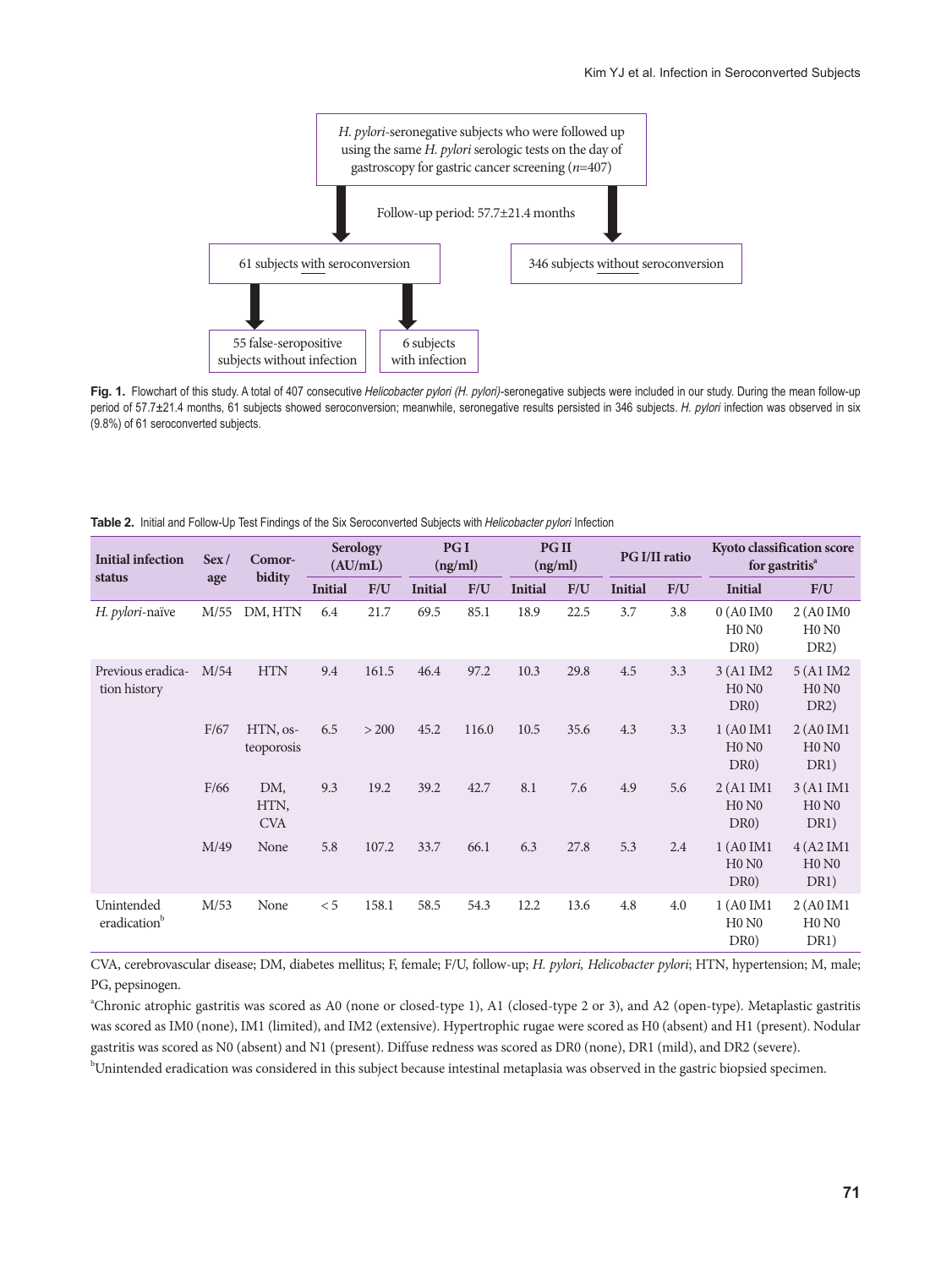

Fig. 2. Development of diffuse red fundal appearance on follow-up endoscopy in an *Helicobacter pylori* (H. pylori)-naïve subject with new infection. (A) Initial endoscopic findings of the fundus and cardia. The Kyoto classification score was 0 (A0, IM0, H0, N0 DR0). Serum pepsinogen (PG) and serology assays showed normal results, as summarized in Table 2. (B) Findings of follow-up endoscopy performed after four years. Multiple tiny hemorrhagic spots were observed in the fundus with positive Giemsa staining. The Kyoto classification score increased from 0 to 2 (A0 IM0 H0 N0 DR2). Seroconversion in H. pylori antibodies (6.4  $\rightarrow$  21.7 AU/mL) was reported with higher serum PG I (69.5  $\rightarrow$  85.1 ng/ml) and PG II (18.9  $\rightarrow$  22.5 ng/ml) levels compared to the initial test findings.



Fig. 3. Changes in the endoscopic findings of a subject who had a history of successful eradication four years prior to the initial visit. (A) Endoscopic findings of the fundus at the initial visit. The Kyoto classification score was 3 (A1 IM2 H0 N0 DR0). Successful eradication was confirmed by negative <sup>13</sup>C-urea breath test findings. (B) Findings of follow-up endoscopy performed after six years. The development of diffuse red fundal appearance and positive Giemsa staining were observed. The Kyoto classification score increased from 3 to 5 (A1 IM2 H0 N0 DR2) with seroconversion (9.4  $\rightarrow$  161.5 AU/mL). The serum pepsinogen (PG) I (46.4  $\rightarrow$  97.2 ng/ml) and PG II (10.3  $\rightarrow$  29.8 ng/ml) levels were higher compared to the initial test results, whereas the PG I/II ratio was lower (4.5  $\rightarrow$  3.3).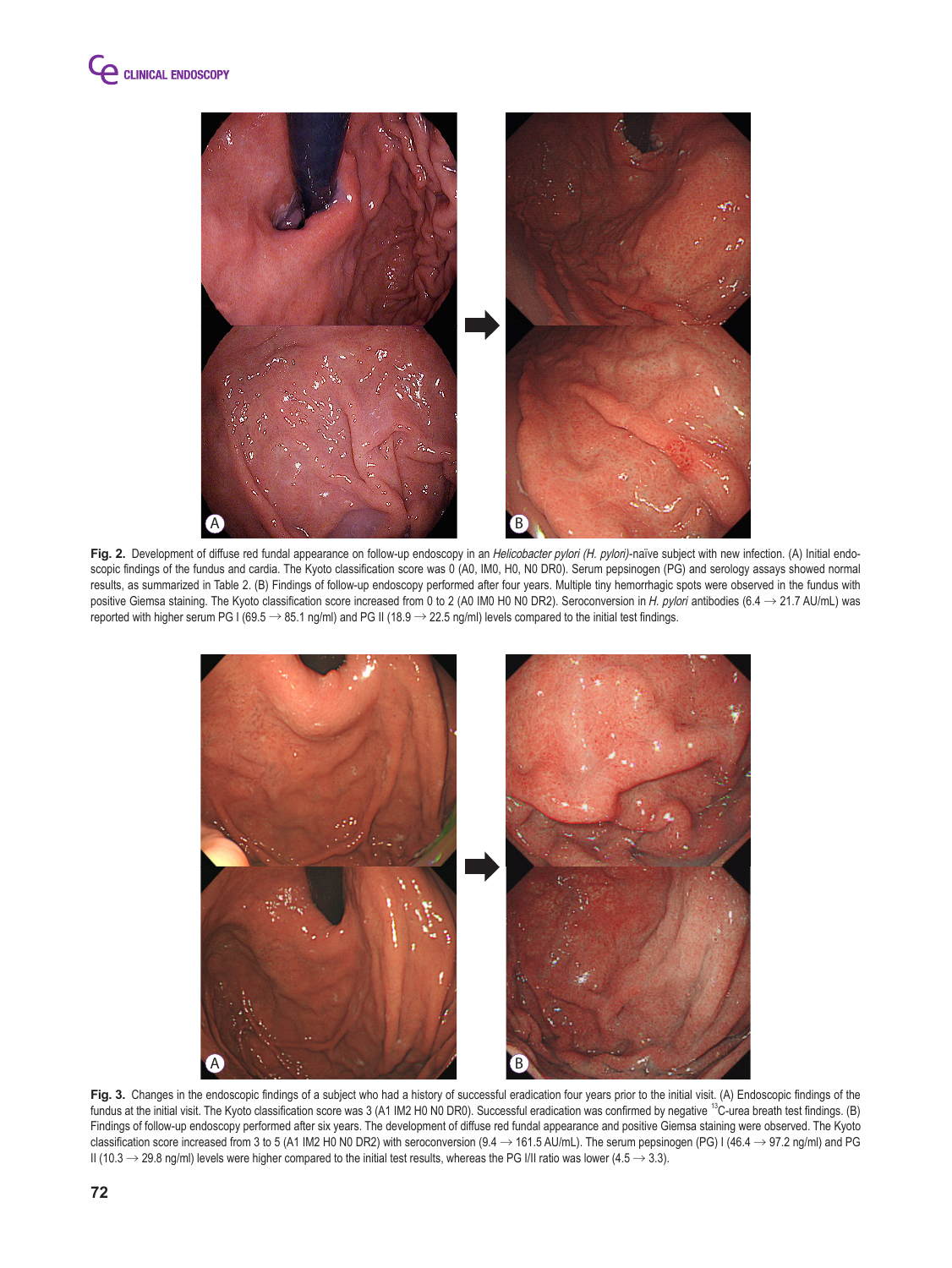

Fig. 4. Findings of initial and follow-up endoscopy in a subject with unintended eradication prior to the initial visit. (A) Initial endoscopic findings of the fundus. Unintended eradication of Helicobacter pylori was considered in this study since intestinal metaplasia was observed in the biopsied specimens obtained from the antrum. Serum pepsinogen and serology assays showed normal findings, and the Kyoto classification score was 1 (A0, IM1, H0, N0, DR0). (B) Follow-up endoscopy performed after four years revealed diffuse red fundal appearance and enlarged gastric pit openings in the fundus. Positive Giemsa staining results were obtained with seroconversion (<5  $\rightarrow$  158.1). The Kyoto gastritis classification score increased to two (A0 IM1 H0 N0 DR1).

| <b>Findings</b>                       |                          | False-seropositive subjects without<br>infection $(n=55)$ |                                      | Seropositive subjects with H. pylori<br>infection $(n=6)$ | $p$ -value       |                                      |         |
|---------------------------------------|--------------------------|-----------------------------------------------------------|--------------------------------------|-----------------------------------------------------------|------------------|--------------------------------------|---------|
|                                       | <b>Initial</b>           | <b>Follow-up</b>                                          | $p$ -value <sup><math>a</math></sup> | <b>Initial</b>                                            | Follow-up        | $p$ -value <sup><math>a</math></sup> |         |
| Serum anti-H. pylori IgG (AU/mL)      | $6.4(5-9.9)$             | $22.0(12.1-59.3)$                                         | < 0.001                              | $6.5(5-9.4)$                                              | 132.7 (19.2-200) | 0.021                                | < 0.001 |
| Serum pepsinogen I (ng/ml)            | $57.8 \pm 30.0$          | $60.9 \pm 31.9$                                           | 0.383                                | $48.8 \pm 13.1$                                           | $76.9 \pm 27.6$  | 0.062                                | 0.547   |
| Serum pepsinogen II (ng/ml)           | $10.3 \pm 5.5$           | $10.4 \pm 5.3$                                            | 0.991                                | $11.1 \pm 4.4$                                            | $22.8 \pm 10.5$  | 0.054                                | < 0.001 |
| Serum pepsinogen I/II ratio           | $5.8 \pm 1.5$            | $6.2 \pm 1.6$                                             | 0.076                                | $4.6 \pm 0.6$                                             | $3.7 \pm 1.1$    | 0.153                                | 0.002   |
| Total Kyoto classification score      | $0.13(0-2)$              | $0.30(0-2)$                                               | 0.006                                | $1.25(0-3)$                                               | $2.75(2-5)$      | 0.004                                | < 0.001 |
| Chronic atrophic gastritis score      | $0.04(0-2)$              | $0.04(0-2)$                                               | <b>NA</b>                            | $0.33(0-1)$                                               | $0.60(0-2)$      | 0.363                                | 0.001   |
| Metaplastic gastritis score           | $0.11(0-2)$              | $0.27(0-2)$                                               | 0.006                                | $1.00(0-2)$                                               | $1.00(0-2)$      | <b>NA</b>                            | 0.017   |
| Diffuse redness score                 | $\mathbf{0}$             | $\overline{0}$                                            | NA.                                  | $\overline{0}$                                            | $1.33(1-2)$      | 0.001                                | < 0.001 |
| Interval till seropositivity (months) | $\overline{\phantom{0}}$ | $36.8 \pm 16.1$                                           | $\overline{\phantom{a}}$             |                                                           | $47.8 \pm 17.9$  | $\overline{\phantom{a}}$             | 0.302   |

#### Table 3. Difference between the Findings of Initial and Follow-Up Tests in the 61 Seroconverted Subjects

*H. pylori*, *Helicobacter pylori*; IgG, immunoglobulin G; NA, not available due to the absence of changes between the initial and follow-up test findings.

Continuous variables are presented as mean±standard deviation using the *t*-test, and those with asymmetrical distribution are presented as median with ranges using the *Kruskal-wallis* test.

a *P*-values on the differences between the initial and follow-up test findings using the *Wilcoxon* signed-rank test.

b *P*-values on the differences in follow-up test findings between the false-seropositive and infected subjects.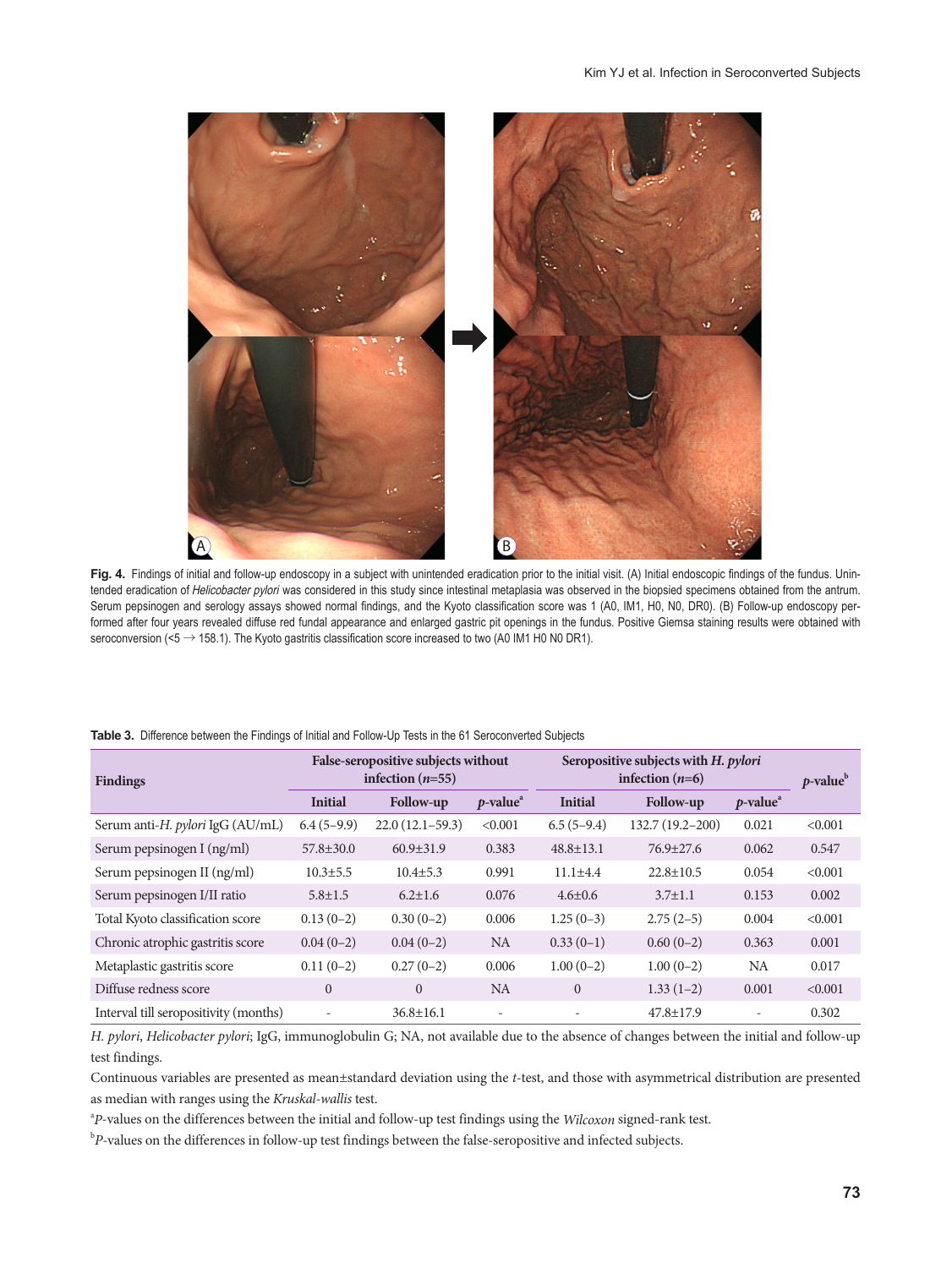

# **DISCUSSION**

In this study, we found that only 9.8% of the seroconverted subjects were accurately diagnosed with *H. pylori* infection. Although seroconversion occurred annually in 3.3% of the seronegative subjects during screening for gastric cancer, the majority (90.2%) of the subjects showed false-positive results without infection. A new *H. pylori* infection was observed in only 2.0% of the seronegative subjects during the mean follow-up period of 58 months (0.42% per year). All infected subjects showed diffuse redness in the fundus; however, it was not observed in any of the false-seropositive subjects. Therefore, diffuse redness in follow-up endoscopies could be considered an indicator for accurate detection of infection*.*

The seroconversion rate was related to a higher initial *H. pylori* titer and a longer follow-up period. Our findings are in accordance with those of a recent study that reported a link between high negative titers and the risk of gastric cancer based on the degree of atrophic gastritis.<sup>16</sup> Moreover, follow-up serologic titers were useful for identifying infected subjects in this study. The serologic titers were significantly higher in the infected subjects than in the false-seropositive subjects. These findings are consistent with a recent study that demonstrated the usefulness of serum anti-*H. pylori* IgG titers for detection of reinfection.17 In summary, a high-negative IgG titer warrants serologic screening due to the higher risk of seroconversion and gastric cancer. Meanwhile, an increase in serologic titers in follow-up tests is indicative of ongoing *H. pylori* infection.

In this study, it was beneficial to include the results of the serum PG assay, as well as those of the serological tests. The serum assay was useful in discriminating subjects with *H. pylori*-infection from false-seropositive subjects. Increased serum PG II levels and serum anti-*H. pylori* IgG titers, as well as decreased PG I/II ratios, were observed in the infected subjects in follow-up tests. Previous studies have shown that increased PG II levels are more specific for detecting active *H. pylori* infection than PG I levels,<sup>18</sup> and PG I levels increase frequently due to drugs, including aspirin.<sup>19</sup> Differences in serum PG values between the eradicated and non-infected subjects were not detected at  $\geq$ 24 months after successful eradication.<sup>20</sup> High serum PG I and PG II levels indicate hyperchlorhydric stomachs,<sup>21</sup> whereas low serum PG I levels and PG I/II ratios indicate hypochlorhydric stomachs with extensive atrophy.<sup>22</sup> Consistent with these studies, PG II levels were significantly higher in infected subjects than in false-seropositive subjects; hence, the PG I/II ratio was significantly lower in infected subjects in this study. Serum assays cannot replace endoscopy for gastric cancer detection in a seroprevalent population; howev-

er, they are useful in discriminating between subjects at highrisk for diffuse-type gastric cancer (i.e., high-seropositive IgG titers with high PG II levels) and those with intestinal-type gastric cancer or gastric adenoma (i.e., low PG I levels with low PG I/II ratios), neuroendocrine tumors (i.e., extremely low PG I levels in patients with autoimmune gastritis, or high PG I levels in patients with Zollinger-Ellison syndrome), and *H. pylori*-negative gastric cancers.<sup>23</sup>

Another notable finding of our study was diffuse red fundal appearance in infected subjects during follow-up endoscopy. Diffuse red fundal appearance represents the presence of infection, which progressively decreases after successful eradication.<sup>24</sup> Increased hemoglobin index of the fundic mucosa during active inflammation appears to induce the diffuse red fundal appearance, since active inflammation due to *H. pylori* occurs more aggressively in the corpus than in the antrum.<sup>25</sup> A recent study using 13C-UBT showed that the endoscopic Kyoto classification of gastritis was useful for diagnosing *H. pylori* infection, even in seronegative subjects with high serology titers.<sup>26</sup> Furthermore, the Kyoto classification scoring system was useful in predicting reinfection in subjects in which the infection had been previously eradicated.<sup>27</sup> The mean Kyoto score was 4.63 in subjects with active *H. pylori* infection;<sup>28</sup> meanwhile, it was close to 0 in non-infected subjects in previous studies.<sup>29</sup> The latter study showed that the endoscopy-based Kyoto score could detect false-seropositive subjects without infection, since the Kyoto score was 0 in 63.2% of the seropositive subjects with low seropositive titers. Consistent with these studies, infected subjects in our study showed a significant increase in the Kyoto classification scores at follow-up endoscopies. The development of diffuse red fundal appearance and positive Giemsa staining were detected in infected subjects, whereas none of these findings were observed in subjects with false-seropositive results.

There are some limitations in our study. For example, *H. pylori* infection was diagnosed based on positive Giemsa staining in seropositive subjects, and <sup>13</sup>C-UBT was performed only in subjects who required confirmation. Most false-seropositive results were confirmed by spontaneous seroreversion and persistent RAC observed in follow-up endoscopies. Also, although image-enhanced endoscopy is useful for discriminating between *H. pylori*-active and inactive gastritis, it was not routinely performed in all screening endoscopies.<sup>30</sup> Despite these limitations, we observed a diffuse red fundal appearance with higher Kyoto classification scores, *H. pylori* serology titers, and PG II levels in the infected subjects compared to the false-seropositive subjects.

In conclusion, seroconversion occurred in 3.3% of the seronegative subjects annually; however, only 9.8% were accurately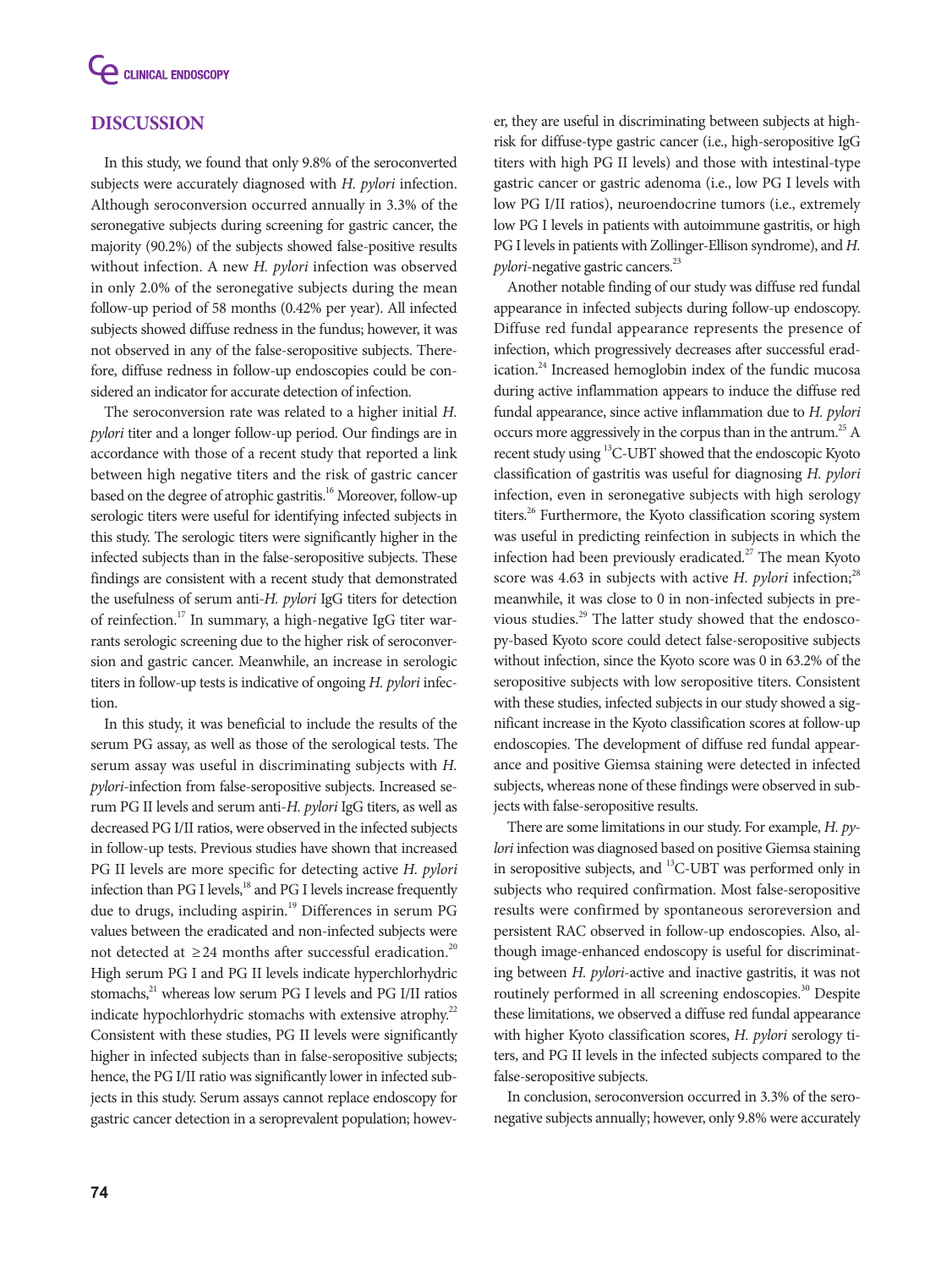diagnosed with *H. pylori* infection. The majority (90.2%) of the seroconverted subjects showed false positive results with lower serology titers, lower serum PG II levels, and higher PG I/II ratios compared to the infected subjects. Moreover, spontaneous seroreversion and RAC were observed in false-seropositive subjects; meanwhile, a significant increase in the Kyoto classification scores for gastritis was observed in the infected subjects due to a diffuse red fundal appearance. Active *H. pylori* infection should be considered in the presence of diffuse red fundal appearance during screening for gastric cancer.

#### Conflicts of Interest

The authors have no potential conflicts of interest.

#### Funding

This study was supported by the National Research Foundation (NRF) of Korea, funded by the Ministry of Education (NRF2016R1D1A1B02008937).

#### Author Contributions

Conceptualization: Sun-Young Lee Data curation: Young Jung Kim, SYL, Jeong Hwan Kim, In-Kyung Sung, and Hyung Seok Park Formal analysis: YJK, SYL Funding acquisition: SYL Investigation: YJK, SYL, JHK, IKS, HSP Methodology: TJK, SYL, JHK, IKS, HSP Project administration: SYL Resources: YJK, SYL, JHK, IKS, HSP Software: SYL Supervision: SYL Validation: YJK, SYL, JHK, IKS, HSP Visualization: YJK, SYL, JHK, IKH, HSP

#### ORCID<sub>\_</sub>

| Young Jung Kim  | https://orcid.org/0000-0003-4571-6021 |
|-----------------|---------------------------------------|
| Sun-Young Lee   | https://orcid.org/0000-0003-4146-6686 |
| Jeong Hwan Kim  | https://orcid.org/0000-0002-2503-2688 |
| In-Kyung Sung   | https://orcid.org/0000-0002-3848-5571 |
| Hyung Seok Park | https://orcid.org/0000-0003-3141-4858 |

## **REFERENCES**

Writing-original draft: YJK Writing-review&editing: SYL

- 1. Shin CM, Kim N, Lee HS, et al. Validation of diagnostic tests for Helicobacter pylori with regard to grade of atrophic gastritis and/or intestinal metaplasia. Helicobacter 2009;14:512-519.
- 2. Kim JH, Lee SY, Lee SP, et al. The histologic detection of Helicobacter pylori in seropositive subjects is affected by pathology and secretory ability of the stomach. Helicobacter 2018;23:e12480.
- 3. Tu H, Sun L, Dong X, et al. Serum anti-Helicobacter pylori immunoglobulin G titer correlates with grade of histological gastritis, mucosal bacterial density, and levels of serum biomarkers. Scand J Gastroenterol 2014;49:259-266.
- 4. Bosch DE, Krumm N, Wener MH, et al. Serology is more sensitive than

urea breath test or stool antigen for the initial diagnosis of Helicobacter pylori gastritis when compared with histopathology. Am J Clin Pathol 2020;154:255-265.

- 5. Lee SP, Lee SY, Kim JH, Sung IK, Park HS, Shim CS. Link between serum pepsinogen concentrations and upper gastrointestinal endoscopic findings. J Korean Med Sci 2017;32:796-802.
- 6. Kwon H, Lee SY, Kim JH, et al. ABC classification is less useful for older Koreans born before 1960. Gut Liver 2019;13:522-530.
- 7. Kishino T, Oyama T, Tomori A, Takahashi A, Shinohara T. Usefulness and limitations of a serum screening system to predict the risk of gastric cancer. Intern Med 2020;59:1473-1480.
- 8. Yoshii S, Mabe K, Watano K, et al. Validity of endoscopic features for the diagnosis of Helicobacter pylori infection status based on the Kyoto classification of gastritis. Dig Endosc 2020;32:74-83.
- 9. Jung JH, Choi KD, Han S, et al. Seroconversion rates of Helicobacter pylori infection in Korean adults. Helicobacter 2013;18:299-308.
- 10. Choi HS, Lee SY, Kim JH, et al. Combining the serum pepsinogen level and Helicobacter pylori antibody test for predicting the histology of gastric neoplasm. J Dig Dis 2014;15:293-298.
- 11. Kim GH. Endoscopic findings of Kyoto classification of gastritis. Korean J Helicobacter Up Gastrointest Res 2019;19:88-93.
- 12. Han HS, Lee SY, Oh SY, Moon HW, Cho H, Kim JH. Correlations of the gastric and duodenal microbiota with histological, endoscopic, and symptomatic gastritis. J Clin Med 2019;8:312.
- 13. Sugimoto M, Ban H, Ichikawa H, et al. Efficacy of the Kyoto classification of gastritis in identifying subjects at high risk for gastric cancer. Intern Med 2017;56:579-586.
- 14. Lee SY, Moon HW, Hur M, Yun YM. Validation of western Helicobacter pylori IgG antibody assays in Korean adults. J Med Microbiol 2015;64:513-518.
- 15. Seo TH, Lee SY, Uchida T, et al. The origin of non-Helicobacter pylori-related positive Giemsa stain in human gastric biopsy specimens. Dig Liver Dis 2011;43:23-27.
- 16. Inoue M, Sawada N, Goto A, et al.; JPHC Study Group. High-negative anti-Helicobacter pylori IgG antibody titers and long-term risk of gastric cancer: Results from a large-scale population-based cohort study in Japan. Cancer Epidemiol Biomarkers Prev 2020;29:420-426.
- 17. Lee JH, Kim N, Chung JI, et al. Long-term follow up of Helicobacter pylori IgG serology after eradication and reinfection rate of H. pylori in South Korea. Helicobacter 2008;13:288-294.
- 18. Massarrat S, Haj-Sheykholeslami A, Mohamadkhani A, et al. Pepsinogen II can be a potential surrogate marker of morphological changes in corpus before and after H. pylori eradication. Biomed Res Int 2014;2014:481607.
- 19. Shan J, Lei H, Shi W, Sun X, Tang Y, Ren C. High serum pepsinogen I and beta Helicobacter pylori infection are risk factors for aspirin-induced gastroduodenal injury. Dig Dis 2018;36:66-71.
- 20. Noh G, Kim N, Choi Y, et al. Long-term follow up of serum pepsinogens in subjects with gastric cancer or dysplasia after Helicobacter pylori eradication. J Gastroenterol Hepatol 2020;35:1540-1548.
- 21. Iijima K, Koike T, Ara N, et al. Identification of a high-risk group for low-dose aspirin-induced gastropathy by measuring serum pepsinogen in H. pylori-infected subjects. J Gastroenterol 2015;50:305-312.
- 22. Song HJ, Jang SJ, Yun SC, et al. Low levels of pepsinogen I and pepsinogen I/II ratio are valuable serologic markers for predicting extensive gastric corpus atrophy in patients undergoing endoscopic mucosectomy. Gut Liver 2010;4:475-480.
- 23. Lee SY. Helicobacter pylori-negative gastric cancer. Korean J Helicobacter Up Gastrointest Res 2020;21:10–21.
- 24. Kato M, Terao S, Adachi K, et al.; Study Group for Establishing Endoscopic Diagnosis of Chronic Gastritis. Changes in endoscopic findings of gastritis after cure of H.pylori infection: multicenter prospective trial. Dig Endosc 2013;25:264-273.
- 25. Kato T, Yagi N, Kamada T, Shimbo T, Watanabe H, Ida K; Study Group